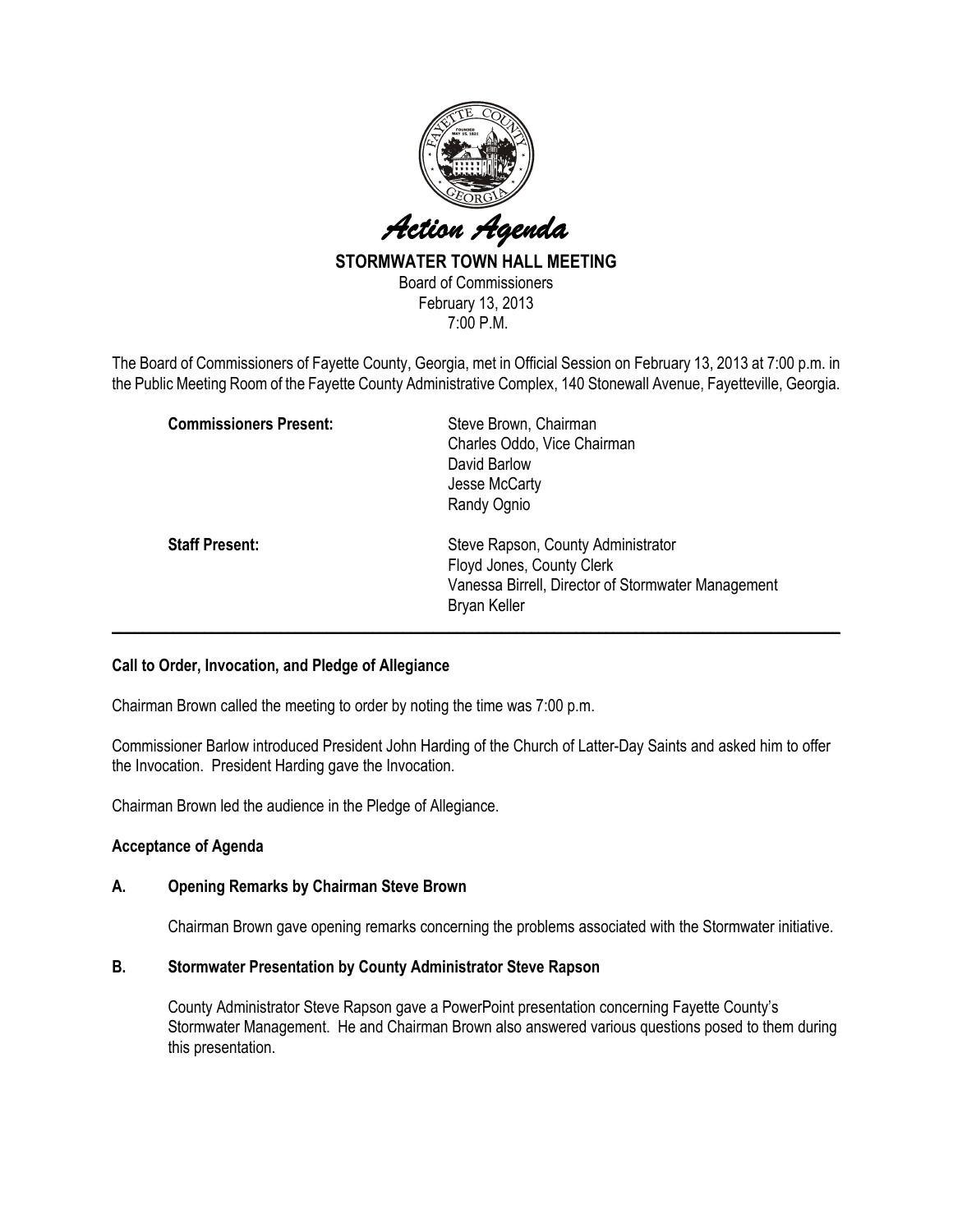## C. Citizen Comments on the Stormwater Presentation by Mr. Dennis Chase.

Mr. Dennis Chase gave a PowerPoint presentation concerning the Clean Water Act and stormwater issues facing Fayette County. He also answered various questions asked of him during his presentation.

## D. Public Comments and Input

The following people commented and provided input during the Town Hall Meeting.

- 1) Richard Maxwell (did not provide an address)<br>2) Jere L. Key, 277 Nelms Road, Fayetteville
- 2) Jere L. Key, 277 Nelms Road, Fayetteville
- 3) Michael Farmer, 150 Crabapple Road, Fayetteville
- 4) Will Charity, 195 Zelkova Drive, Fayetteville
- 5) Mary Cordova, 105 North Fayette Drive, Fayetteville
- 6) Jerry Mayfield, 855 Sandy Creek Road, Fayetteville
- 7) William Cordon, 571 Weldon Road, Fayetteville
- 8) Ron Sykos, 400 Harris Road, Fayetteville
- 9) Mark Loyd, 1115 and 1119 Hwy 54 East, Fayetteville
- 10) Joe Black, 100 Sandy Lake Circle, Fayetteville
- 11) Amessa Croft, 321 Brogdon Road, Fayetteville
- 12) Tim Thoms, 625 McBride Road, Fayetteville
- 13) Richard Jolly, 556 Ellison Road, Fayetteville
- 14) Steve Lindsey, 105 Clearbrook Way, Fayetteville
- 15) Walter Ivey, 506 McBride Road, Fayetteville
- 16) Johnnie Jones, 110 Lawson Lane, Fayetteville
- 17) Commissioner Allen McCarty, Fayette County
- 18) Danny Murdaugh, 150 Huntcliff Court, Fayetteville
- 19) Larry Wright, Stanley Road, Fayetteville
- 20) Laura Maxwell, Price Road, Brooks
- 21) Denise Ognio, Grooms Circle, Fayetteville
- 22) Alice Jones, 110 Lawson Lane, Fayetteville
- 23) Cindy Lou Clancy, 1238 Highway 85 Connector, Brooks
- 24) Donald Fowler, 1096 Hood Road, Fayetteville
- 25) Gene Key, 1068 Hood Road, Fayetteville
- 26) Dave Hannum, Martha's Cove, Fayetteville
- 27) Beth Holton, 275 Malone Road and 139 Grant Road, Fayetteville
- 28) Duane Oswald, 1078 Sandy Creek Road, Fayetteville
- 29) Mickey Harp, 1692 Highway 92 South, Fayetteville
- 30) Roger Greuel, 438 Price Road, Brooks
- 31) Gene Lacey, 162 Ellison Road, Tyrone
- 32) Mike Gaddy, 683 Sandy Creek Road, Fayetteville
- 33) Bill Poole, 611 Highway 279, Fayetteville
- 34) Larry Cordigan (not clear on audio recording; no address given)
- 35) Junior Monk, 178 Milam Road, Fayetteville
- 36) Rick Medder, 283 Hillsberry Road (not clear on audio recording)
- 37) Irma Najera, 439 Westbridge Road, Fayetteville